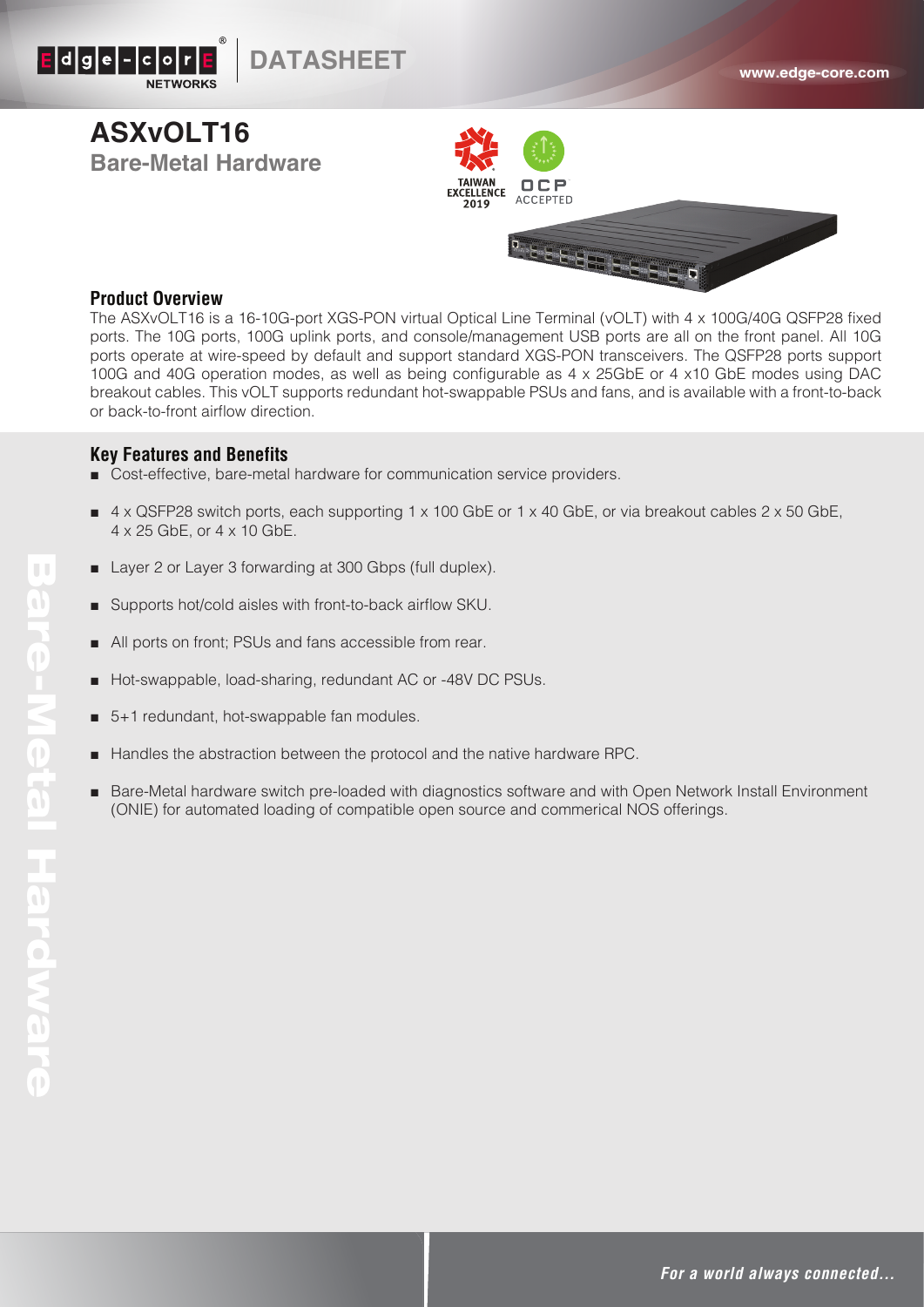## **ASXvOLT16 Product Specifications**

### **Features**

### **Ports**

 Switch Ports: 16 x XGS-PON ports 4 x QSFP28 100 GbE Management ports on port side: 1 x RJ-45 serial console 1 x RJ-45 100/1000BASE-T management 1 x USB Type A storage

#### **Key Componets**

 Switch Silicon: BCM88470 300 Gbps CPU Modules: Intel Broadwell-DE XeonD-1518 2.2 GHz 8 GB x 2 SO-DIMM DDR4 RAM 16 MB SPI Flash (Boot)

#### **Performance**

 Switching Capability: 300 Gbps Jumbo frames support up to 9 Kbytes Packet Buffer Size: 32 K programmable wire-rate queues

#### **Physical and Environmental**

 Dimensions (WxDxH): 43.8 x 60.9 x 4.35 cm (17.3 x 23.9 x 1.7 in) Weight: 10 kg (23 lb) Fans: Hot-swappable 5 + 1 redundant fans Operating Temperature: 5°C to 40°C (41°F to 104°F) Storage Temperature: -40°C to 40°C (-40°F to 104°F) Operating Humidity: 5% to 85% non-condensing

#### **LEDs**

 QSFP28 Port LEDs: Link Status, Activity, Rate Ethernet Management Port LED: Link Status, Activity System LEDs: Diagnostic, Locator, PSU and Fan Status

#### **Power**

 PSUs: 2 redundant, load-sharing, hot-swappable AC or 48 VDC\* Input Voltage: 90 to 240 VAC at 50-60 Hz or -36 to -72 VDC

#### **Regulatory**

 EMI CE Mark EN55022 Class A EN55024 EN61000-3-2 EN61000-3-3 FCC Part 15 Subpart B Class A VCCI Class A CCC **Safety**  CB UL/CU/NRTL **CCC**  Environmental Compliance Vibration: GR-63-CORE \* Shock: GR-63-CORE, GR-1089-CORE \* Acoustic Level: 78 dB sound power at 26°C (\*Compliance. Certification to pay by request) RoHS-6 Compliant Electrical and Electronic Equipment (WEEE Directive 2002/96/EC)

#### **Warranty**

Please check www.edge-core.com for the warranty terms in your country.

#### **For More Information**

To find out more about Edgecore Networks Corporation products and solutions, visit www.edge-core.com.

#### **About Edgecore Networks Corporation**

Edgecore Networks Corporation is in the business of providing innovative network solutions. In the service provider network, in the data center or in the cloud, Edgecore Networks Corporation delivers the software and systems that transform the way the world connects. Edgecore Networks Corporation serves customers and partners worldwide. Additional information can be found at www.edge-core.com.

Edgecore Networks Corporation is a subsidiary of Accton Technology Corporation, the leading network ODM company. The Edgecore data center switches are developed and manufactured by Accton.

To purchase Edgecore Networks solutions, please contact your Edgecore Networks Corporation representatives at +886-3-563-8888 (HQ) or +1 (877) 828-CORE (877-828-2673) or authorized resellers.

© Copyright 2019 Edgecore Networks Corporation. The information contained herein is subject to change without notice. This document is for informational purposes only and does not set forth any warranty, expressed or implied, concerning any equipment, equipment feature, or service offered by Edgecore Networks Corporation. Edgecore Networks Corporation shall not be liable for technical or editorial errors or omissions contained herein.

\*Future Release